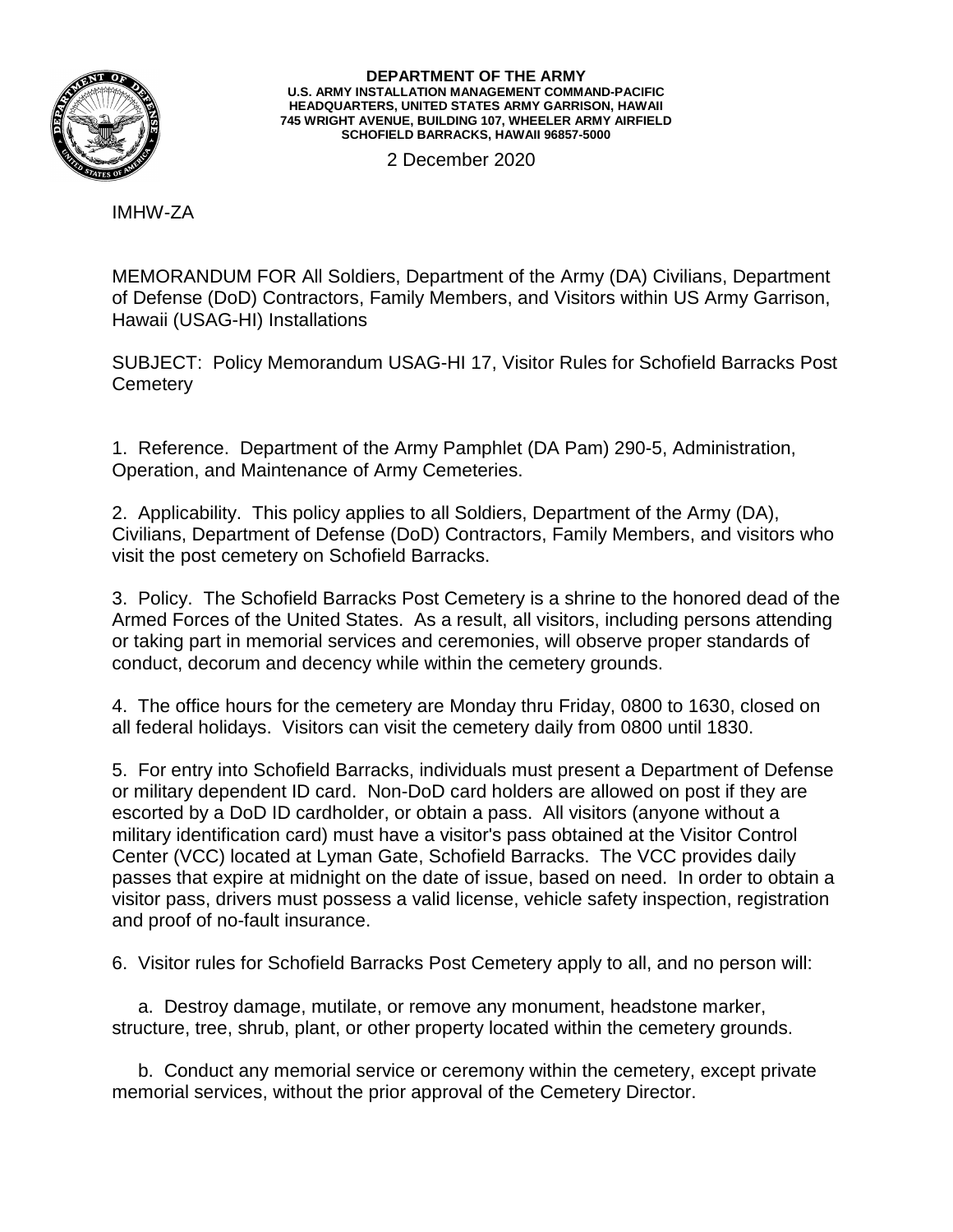c. Engage in any picketing, demonstration or similar conduct within the cemetery grounds.

 d. Engage in any orations, speeches, or similar conduct to assembled groups of people, unless the oration is part of a memorial service or ceremony authorized by this policy memorandum.

 e. Display any placards, banners, flags, or similar devices within the cemetery grounds with the exception of the American Flag and specific military unit flags.

 f. Distribute any handbill, pamphlet, leaflet, or other written or printed matter within the cemetery grounds with the exception of official hand-outs prepared for specific ceremonies such as internments or memorial services.

 g. Bring a dog, cat, or other animal (other than a service animal or military working animal) onto cemetery grounds.

 h. Use the cemetery grounds for recreational activities such as exercising, sports, athletics, or picnics.

i. Ride a bicycle within the cemetery grounds.

 j. Engage in any disorderly conduct within the cemetery grounds. For purposes of these rules, a person will be guilty of disorderly conduct if he or she:

 (1) Engages in, promotes, instigates, encourages, or aids or encourages fighting, or threatening, violent, or riotous behavior.

 (2) Yells, utters loud or boisterous language, or makes other unreasonably loud noises.

(3) Interrupts a memorial service or ceremony.

 (4) Utters to any person present abusive, insulting, profane, indecent, or otherwise provocative language or gesture that by its very utterance tends to incite an immediate breach of the peace.

 (5) Obstructs movement on the streets, sidewalks, or pathways of the cemetery grounds without prior authorization by competent authority.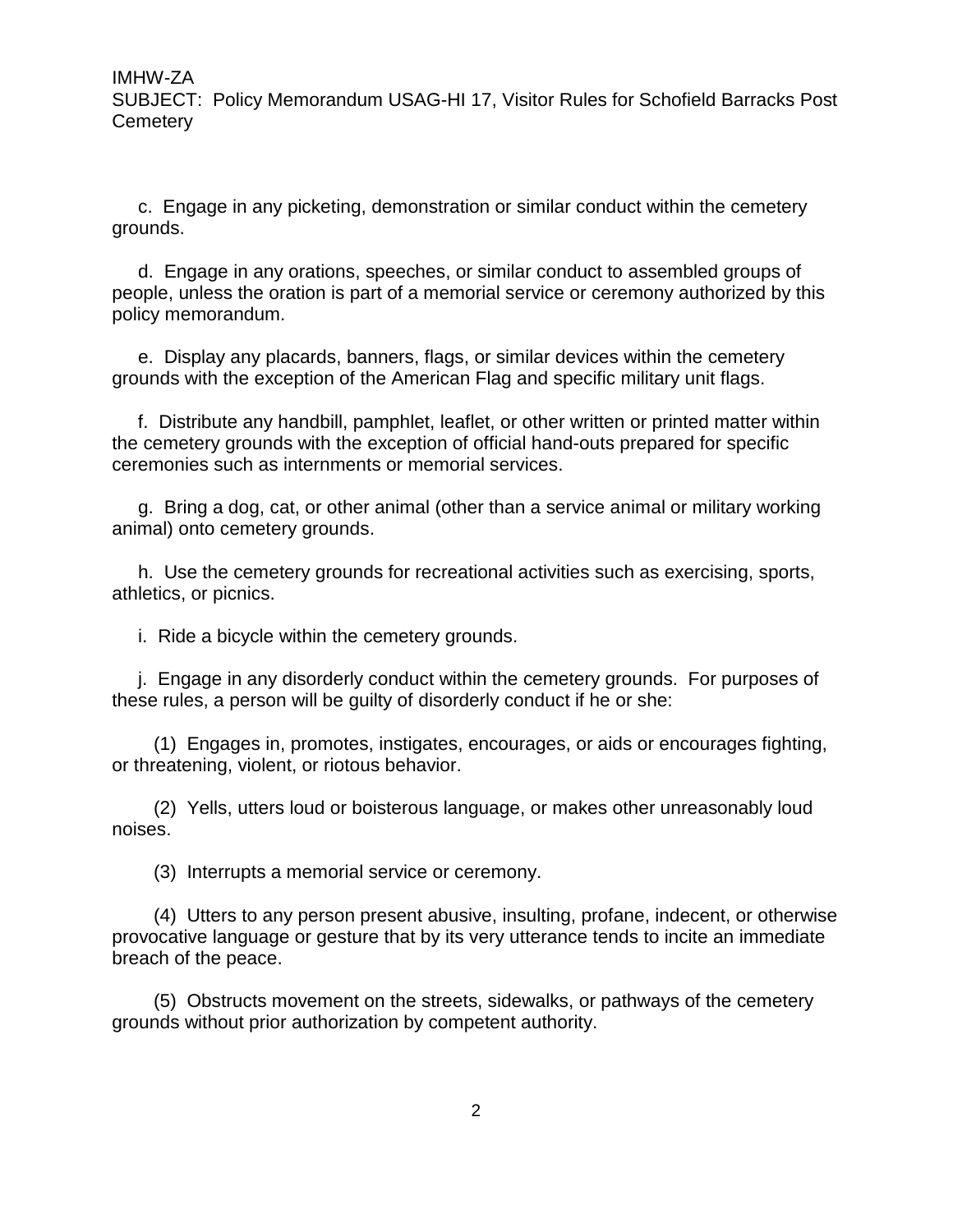IMHW-ZA

SUBJECT: Policy Memorandum USAG-HI 17, Visitor Rules for Schofield Barracks Post **Cemetery** 

 (6) Disobeys a proper request or order by the Cemetery Director or other competent authority to disperse or leave the cemetery grounds.

7. No person will display or distribute commercial advertising or solicit business while within the cemetery grounds. No person shall solicit interviews from visitors without prior approval from the Cemetery Director.

8. All visitors will adhere to the cemetery Floral Regulations posted in the cemetery and as follows:

 a. Fresh cut flowers, wreaths and temporary flower containers are permitted and should be removed when no longer in use.

 b. Floral items and other type of decorations will not be secured to headstones or markers.

c. Floral items will be removed when they become faded or unsightly.

 d. Statues, vigil lights, glass objects of any nature and any other type of commemorative items are not permitted on graves at any time.

 e. All flora items will be removed from the grave on the 1st and the 15th of each month, or when the flowers become unsightly.

f. Plantings will not be permitted on the graves.

g. Only one permanent flower vase will be permitted on the graves.

 h. Glass, powered devices, munitions, alcohol, tobacco or other items that present a safety or health concern are prohibited from being left at gravesites.

i. The U.S. Army Hawaii is not responsible for items left at gravesites.

9. In case of emergency, during duty hours contact the Cemetery Responsible Official (CR0) at (808) 655-0580; after duty hours contact the Installation Operations Center at (808) 656-3272.